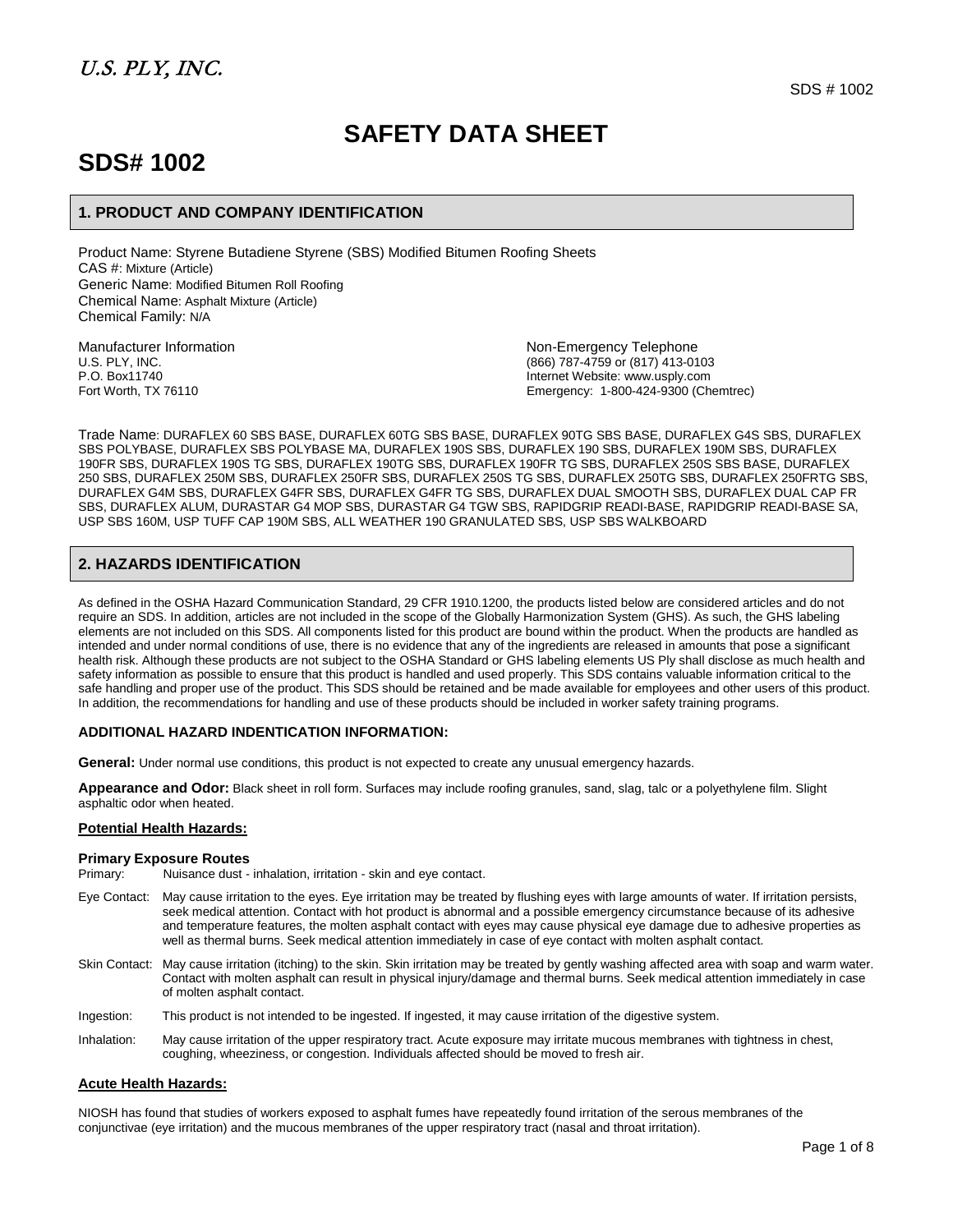### **Chronic Health Hazards**:

Occupational exposures to asphalt, oxidized asphalt, silica and formaldehyde, which may occur from these products during abnormal conditions of use or emergencies, have been found to be probable or known human carcinogens, and may cause serious irreversible lung disease and other non-cancerous effects. See Section 11 of this document.

### **Medical Conditions Aggravated by Exposure:**

Exposure to dust may aggravate pre-existing upper respiratory and lung diseases or conditions.

| This material is not considered hazardous by the OSHA Hazard Communication Standard (29 CFR 1910.1200). |                                           |            |                          |                       |  |  |
|---------------------------------------------------------------------------------------------------------|-------------------------------------------|------------|--------------------------|-----------------------|--|--|
| <b>Chemical Name</b>                                                                                    | <b>Common Name and</b><br>synonyms        | CAS#       | <b>Percent</b><br>Weight | <b>Trade Secret</b>   |  |  |
| Asphalt                                                                                                 | Asphalt                                   | 8052-42-4  | 30-55                    | $\sim$                |  |  |
| Calcium Carbonate                                                                                       | Limestone                                 | 1317-65-3  | 25-50                    |                       |  |  |
| Styrene Butadiene Polymer                                                                               | Styrene Butadiene Polymer                 | 9003-55-8  | $5-20$                   | $\sim$                |  |  |
| Crystalline Silica                                                                                      | Rose quartz/sand                          | 14808-60-7 | $0.1 - 1$                |                       |  |  |
| Granules                                                                                                | Roofing Granules                          | n/a        | $0-40$                   |                       |  |  |
| Coal Slag                                                                                               | Coal Slag                                 | n/a        | $0 - 40$                 |                       |  |  |
| Calcium Borate (used in FR products only)                                                               | Colemanite                                | 12007-56-6 | $0 - 30$                 | $\sim$                |  |  |
| Polyester fiber                                                                                         | Polyester fiber                           | n/a        | $0 - 10$                 |                       |  |  |
| Fiberglass Mat or Filament glass fiber                                                                  | Fiberglass Mat or Filament glass<br>fiber | 65997-17-3 | $0-10$                   |                       |  |  |
| Aluminum Foil (used on DuraFlex Alum &<br>DuraSTAR products only)                                       | Aluminum Foil                             | 7429-90-5  | $0 - 5$                  | $\tilde{\phantom{a}}$ |  |  |
| <b>Gilsonite Resin</b>                                                                                  | Uintahite                                 | 12002-43-6 | $0 - 5$                  | $\sim$                |  |  |
| Titanium Dioxide (used in DuraSTAR products only)                                                       | <b>Titanium Dioxide</b>                   | 13463-67-7 | $0 - 5$                  |                       |  |  |
| Polyethylene (used on TG products only)                                                                 | Polyethylene                              | 9002-88-4  | $0 - 5$                  | $\sim$                |  |  |
| Polypropylene (used on DuraSTAR G4 TGW only)                                                            | Polypropylene                             | 9010-79-1  | $0 - 5$                  |                       |  |  |
| Siliconized Polypropylene (used on RapidGRIP and<br>DuraSTAR G4 MOP only)                               | Release Film                              | Mixture    | $0 - 5$                  |                       |  |  |
| Talc (containing no asbestos fibers)                                                                    | Talcum                                    | 14807-96-6 | $0-1$                    |                       |  |  |

Granules are used only on products with an M suffix and an FR suffix. It is not used on products with an S suffix.

Coal Slag is a mixture containing Amorphous Silicon Dioxide, Aluminum Oxide, Iron Oxide, Calcium Oxide, Potassium Oxide, Titanium Oxide, Magnesium Oxide, Sodium Oxide, Quartz, Cristobalite, and Beryllium. See also Sections 8 and 11 of this document. Coal Slag may be used as either a bottom surfacing and/or a top surfacing on certain granule surfaced non TG products.

Calcium Borate (colemanite) are used only in products with an FR suffix. It is not used on products without an FR suffix.

DuraFlex 190, DuraFlex 250, TuffCap, All Weather 190, and USP 160 brand products use polyester fiber and may also contain a filament glass fiber. DuraFlex Dual products use a combination of fiberglass mat and polyester fiber. DuraFlex 60, 90 and G prefixed products uses a fiberglass mat and does not use a polyester or filament glass fiber.

Talc is used as a top surfacing on selvage edges of certain non TG products.

The titanium dioxide is inextricably bound in the adhesive matrix so the carcinogen classification does not apply.

### **4. FIRST AID MEASURES**

- General: During installation, this product may release dust or fumes. Due to the large size of the particles, minimal exposure to airborne dust is expected. Primarily a nuisance dust. Asphalt and its fumes can irritate the skin, eyes and upper respiratory tract. If dust or fumes are inhaled to excess (e.g. in a confined work space) irritation of the upper respiratory tract may occur. See Section 11 for more details.
- Inhalation: If breathing difficulty is experienced, move to a fresh air place. Drink water to clear throat and blow nose to remove dust. If difficulty persists,\* seek medical attention.
- Skin Contact: Wash gently with soap and warm water to remove dust and fibers. For molten asphalt contact, cool with ice or water. Do not attempt to remove asphalt immediately. Cover with petroleum jelly (Vaseline). Remove the asphalt has softened. If irritation develops, use a delicate cream. If symptoms persist, in case of redness or blistering seek medical attention for burn treatment.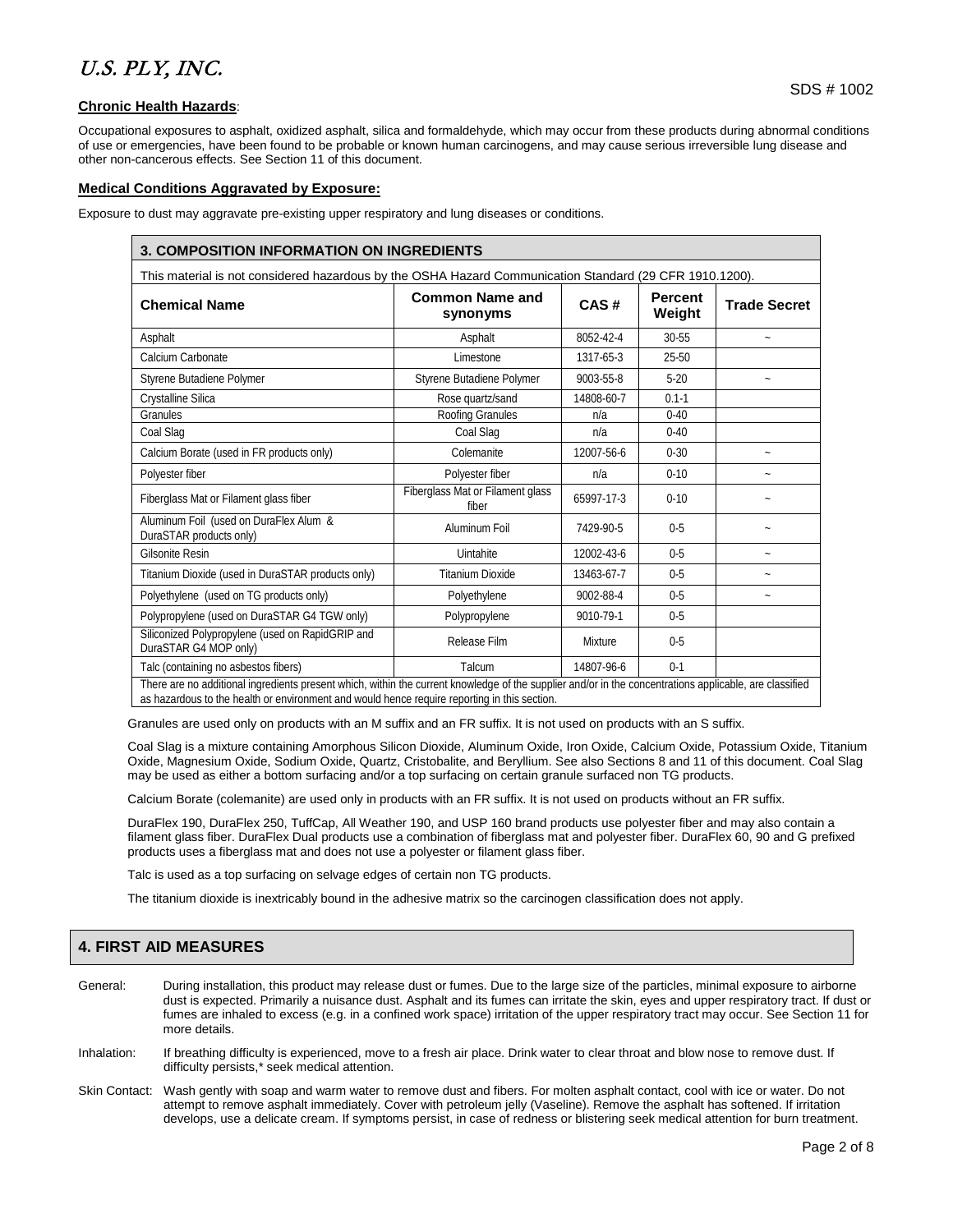SDS # 1002

- Eye Contact: Do not rub or scratch eyes. Dust particles may cause the eye to be scratched. Bathe eye immediately with a large amount of water for at least 15 minutes. If irritation persists, seek medical attention immediately.
- Ingestion: This product is not intended to be ingested. If ingested, it may cause temporary irritation to the digestive system. Rinse mouth with water to remove fibers, and drink plenty of water to help reduce the irritation.

Most important symptoms /effects, acute and delayed indication of immediate medical and special treatment needed:

Upper respiratory passages, skin and eyes are primary exposure routes. As with any dust, pre-existing upper respiratory and lung diseases or conditions that may be aggravated.

Physicians note: Treat symptomatically.

### **5. FIRE FIGHTING MEASURES**

| Suitable extinguishing media:            | Dry chemical, dry powder, CO2, foam, water fog or water spray.                                                                                                                                                                                                                  |
|------------------------------------------|---------------------------------------------------------------------------------------------------------------------------------------------------------------------------------------------------------------------------------------------------------------------------------|
| Hazardous combustion products:           | Carbon dioxide and carbon monoxide.                                                                                                                                                                                                                                             |
| Fire-fighting<br>Equipment instructions: | No special procedures are expected to be necessary for this product. Normal firefighting procedures<br>should be followed such as standard protective equipment including flame retardant coat, helmet with<br>face shield, gloves, rubber boots, and in enclosed spaces, SCBA. |
| Unusual fire and explosive hazards:      | n/a                                                                                                                                                                                                                                                                             |

### **6. ACCIDENTAL RELEASE MEASURES**

| Personal Precautions:             | N/A                                                                                                                                                                                                                                                                                                                                                                  |
|-----------------------------------|----------------------------------------------------------------------------------------------------------------------------------------------------------------------------------------------------------------------------------------------------------------------------------------------------------------------------------------------------------------------|
| <b>Environmental Precautions:</b> | Pick up large pieces of material. Vacuum dusts. If sweeping is necessary, use a dust suppressant such as water.<br>Do not dry sweep dust accumulation. These procedures will help to minimize potential exposures.                                                                                                                                                   |
| Clean-up Methods:                 | This product, as supplied, is not regulated as a hazardous waste by the U.S. Environmental Protection Agency<br>(EPA) under Resource Conversation and Recovery Act (RCRA) regulations. Comply with state and local<br>regulations for disposal. If you are unsure of the regulations, contact the local Public Health Department, or the<br>local office of the EPA. |

### **7. HANDLING AND STORAGE**

Handling: Use protective equipment as described in Section 8 of this material safety data sheet when handling uncontained material. Avoid direct exposure to very high heat or flame.

Storage: Store standing upright on end. Material should be kept dry, and protected from the elements. Recommended storage temperature is between 55°F to 95°F (12.7°C to 35°C). Warehouse storage should be in accordance with package directions.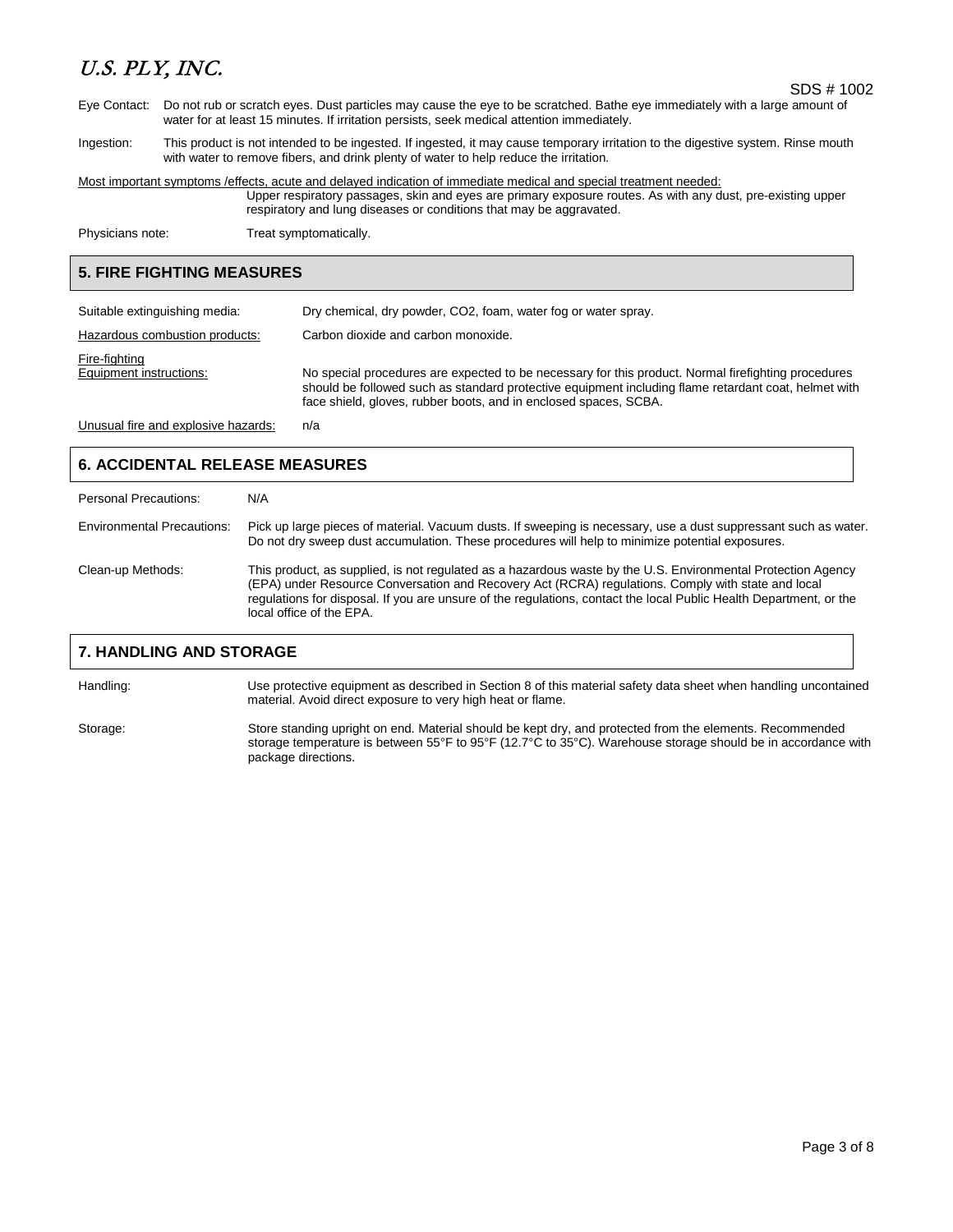### **8. EXPOSURE CONTROLS/PERSONAL PROTECTION**

Read all product instructions before using. No ACGIH or OSHA PEL is assigned to this mixture.

. Exposure limits for the component materials are shown below.

. This product, as supplied, is not believed to contain any hazardous material that exceeds exposure limits established by OSHA.

| <b>Components</b>                                    | <b>ACGIH TLV</b>                                                                              | <b>OSHA PEL</b>                                                                                                                                                                                                                             | <b>NIOSH IDLH</b>                                                               |
|------------------------------------------------------|-----------------------------------------------------------------------------------------------|---------------------------------------------------------------------------------------------------------------------------------------------------------------------------------------------------------------------------------------------|---------------------------------------------------------------------------------|
| Asphalt<br>(CAS 8-52-42-4)                           | TWA: 0.5 mg/m <sup>3</sup> benzene soluble<br>aerosol fume, inhalable fraction                |                                                                                                                                                                                                                                             | Ceiling: 5 mg/m <sup>3</sup> fume 15 min                                        |
| Calcium Carbonate<br>(CAS 1317-65-3)                 |                                                                                               | TWA: 15 mg/m <sup>3</sup> total dust<br>TWA: 5 $mq/m3$ respirable fraction<br>(vacated) TWA: 15 mg/m <sup>3</sup> total dust<br>(vacated) TWA: $5 \text{ mg/m}^3$ respirable<br>fraction                                                    | TWA: 10 mg/m <sup>3</sup> total dust<br>TWA: $5 \text{ mg/m}^3$ respirable dust |
| Crystalline silica (quartz)<br>(CAS 14808-60-7)      | TWA: $0.025$ mg/m <sup>3</sup> respirable<br>fraction                                         | (vacated) TWA: $0.1 \text{ mg/m}^3$<br>respirable dust<br>$(30)/(%SiO2 + 2)$ mg/m <sup>3</sup> TWA<br>total dust<br>$(250)/(%SiO2 + 5)$ mppcf TWA<br>respirable fraction<br>$(10)/(%SiO2 + 2)$ mg/m <sup>3</sup> TWA<br>respirable fraction | IDLH: 50 $mq/m3$ respirable dust<br>TWA: $0.05 \text{ mg/m}^3$ respirable dust  |
| Calcium Borate (colemanite) (12007-<br>$56-6$        |                                                                                               |                                                                                                                                                                                                                                             | $15 \text{ mg/m}^3$                                                             |
| Continuous filament glass fibers<br>(CAS 65997-17-3) | 1 fiber/cm <sup>3</sup> TWA - respirable fibers                                               |                                                                                                                                                                                                                                             | 5 mg/m <sup>3</sup> - TWA (inhalable fraction)                                  |
| Aluminum Foil (CAS 7429-90-5)                        | 1 mg/m3 TWA (respirable fraction)                                                             | 15 mg/m3 TWA (total dust);<br>5 mg/m3 TWA (respirable fraction)                                                                                                                                                                             |                                                                                 |
| Titanium Dioxide (CAS 13463-67-7)                    | 10 mg/m3 TWA                                                                                  | 15 mg/m3 TWA (total dust)<br>10 mg/m3 TWA (total dust)                                                                                                                                                                                      |                                                                                 |
| Talc (containing no asbestos)<br>(CAS 14807-96-6)    | 2 mg/m <sup>3</sup> TWA (Particulate matter<br>containing no asbestos and <1%<br>crystalline) | Respirable Dust: (Less than 1%<br>crystalline silicia) 2 mg/m <sup>3</sup> TWA<br>('Silicates')                                                                                                                                             |                                                                                 |

None of the components in this product are listed by IARC, NTP, OSHA or ACGIH as a carcinogen.

#### Individual protection measures, such as personal protective equipment:

| Eye/face protection:             | Wear safety glasses with side shields (or goggles) are recommended.                                                                        |
|----------------------------------|--------------------------------------------------------------------------------------------------------------------------------------------|
| Hand protection:                 | Leather or cotton gloves are recommended.                                                                                                  |
| Skin protection:                 | Loose fitting, long-sleeved shirt and long pants and cap should be worn to protect skin from irritation dust.                              |
|                                  | Construction grade work shoes are recommended.                                                                                             |
| Respiratory protection:          | Not required unless used with asphalt or coal tar mastics. In those cases, follow the specific precautions for the<br>material being used. |
| Ventilation:<br>Thermal hazards: | No special ventilation systems are required when using this product.<br>n/a                                                                |
|                                  |                                                                                                                                            |

### **9. PHYSICAL AND CHEMICAL PROPERTIES**

| <b>Physical State:</b>       | Solid                                                           |
|------------------------------|-----------------------------------------------------------------|
| Appearance:                  | Various colors and surfaces. Thin black asphaltic roll roofing. |
| Color:                       | Smooth material is black. Mineral material varies in colors.    |
| Odor:                        | Asphaltic odor                                                  |
| pH:                          | None Established                                                |
| Flash Point:                 | over 600°F (315°C)                                              |
| Melting point:               | 250°F (121°C)                                                   |
| Freezing point:              | None Established                                                |
| Boiling point:               | None Established                                                |
| Evaporation rate:            | None Established                                                |
| Flammability                 |                                                                 |
| (solid, gas):                | None Established                                                |
| <b>Flammability Limits:</b>  |                                                                 |
| Lower/upper %:               | None                                                            |
| <b>Explosive Properties:</b> | None Established                                                |
| <b>Oxidizing Properties:</b> | None Established                                                |
| Vapor Pressure:              | None Established                                                |
| Vapor Density:               | None Established                                                |
| Solubility in Water:         | Insoluble                                                       |
| Solubility in other solvents | None Established                                                |
| Partition coefficient        |                                                                 |
| (n-octanol/water)            | None Established                                                |
| Auto-ignition temp:          | $860^{\circ}$ F (460 $^{\circ}$ C)                              |
| Decomposition temp:          | None Established                                                |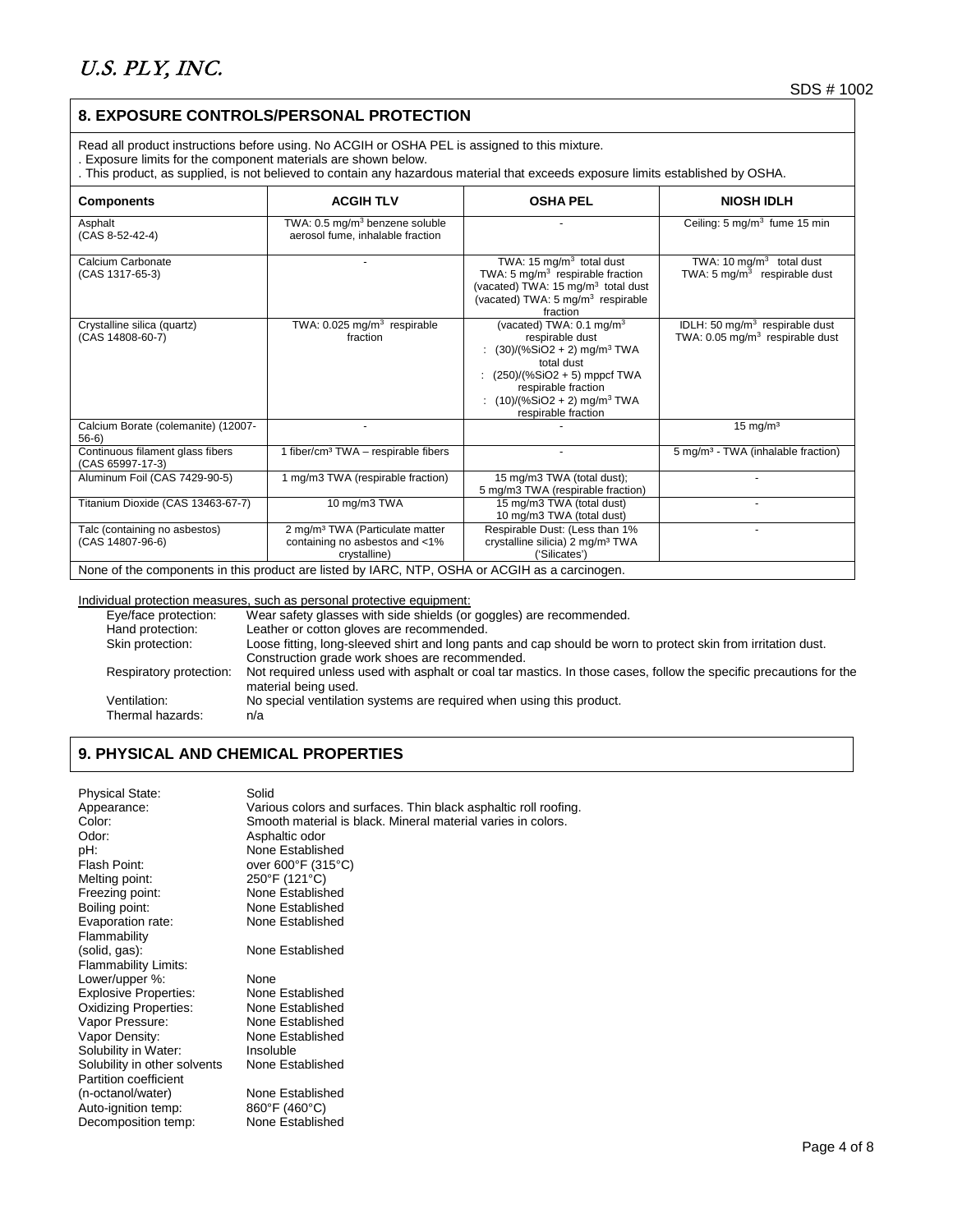| Kinematic Viscosity: | None Established |
|----------------------|------------------|
| Dynamic Viscosity:   | None Established |
| Softening Point:     | None Established |
| Molecular Weight:    | None Established |
| /OC Content (%)      | None Established |
| Density              | None Established |
| Specific gravity:    | None Established |
|                      |                  |

### **10. STABILITY AND REACTIVITY**

### Chemical Stability

This product is a stable material. This product is not reactive.

#### **Incompatibility**

This product will react with strong oxidizing agents, reducing agents, strong acids and alkalis.

#### Hazardous Decomposition

Decomposition from this material are those that would be expected from any organic (carbon-containing) material. These decomposition products may include oxides of carbon (carbon dioxide, carbon monoxide, carbon particles, and hydrocarbons) are derived from burning.

### Hazardous Polymerization

Will not occur.

### **11. TOXICOLOGICAL INFORMATION**

#### **Acute Toxicity**

Dust from this product is an irritant and may cause irritation or scratchiness of the throat, and/or itching in the eyes and skin.

#### Information on likely routes of exposure:

| Product Information: | Toxicological testing has not been conducted for this product overall. Available toxicological data for individual<br>ingredients are summarized below.                                                                                                                                                                                                                                                                                                                                                               |
|----------------------|-----------------------------------------------------------------------------------------------------------------------------------------------------------------------------------------------------------------------------------------------------------------------------------------------------------------------------------------------------------------------------------------------------------------------------------------------------------------------------------------------------------------------|
| Eye Contact:         | May cause irritation to the eyes. Eye irritation may be treated by flushing eyes with large amounts of water. If<br>irritation persists, seek medical attention. Contact with hot product is abnormal and a possible emergency<br>circumstance because of its adhesive and temperature features, the molten asphalt contact with eyes may cause<br>physical eye damage due to adhesive properties as well as thermal burns. Seek medical attention immediately in<br>case of eye contact with molten asphalt contact. |
| Skin Contact:        | May cause irritation (itching) to the skin. Skin irritation may be treated by gently washing affected area with soap<br>and warm water. Contact with molten asphalt can result in physical injury/damage and thermal burns. Seek<br>medical attention immediately in case of molten asphalt contact.                                                                                                                                                                                                                  |
| Ingestion:           | This product is not intended to be ingested. If ingested, it may cause irritation of the digestive system.                                                                                                                                                                                                                                                                                                                                                                                                            |
| Inhalation:          | May cause irritation of the upper respiratory tract. Acute exposure may irritate mucous membranes with tightness<br>in chest, coughing, wheeziness, or congestion. Individuals affected should be moved to fresh air.                                                                                                                                                                                                                                                                                                 |

| Component                                             | Oral LD50            | <b>Dermal LD50</b>      | <b>Inhalation LC50</b>           |
|-------------------------------------------------------|----------------------|-------------------------|----------------------------------|
| Asphalt (at Ambient Temperature)<br>$(CAS 8052-42-4)$ | $>$ 5000 mg/kg (Rat) | $>$ 2000 mg/kg (Rabbit) |                                  |
| Crystalline Silica (quartz)<br>(CAS 14808-60-7)       | $>$ 500 mg/kg (Rat)  |                         |                                  |
| Calcium Borate (Colemanite)<br>(CAS 12007-56-6)       | $> 5600$ mg/kg (Rat) |                         |                                  |
| Titanium Dioxide<br>(CAS 13463-67-7)                  | $>10000$ mg/kg (Rat) |                         |                                  |
| Polyethylene (CAS 9002-88-4)                          |                      |                         | 12 g/m <sup>3</sup> /30M (Mouse) |
| Polypropylene (CAS 9010-79-1                          |                      |                         | 12 g/m <sup>3</sup> /30M (Mouse) |
|                                                       |                      |                         |                                  |

\* Estimates for product may be based on additional component data not shown

#### Information on toxicological effects:

Symptoms: No information available for this product.

Carcinogenicity: There is no data for this product as a whole.

Carcinogenicity: The table below indicates whether each agency (IARC, NTP, or OSHA) has listed any ingredient as a carcinogen.

#### **IARC Monographs, Overall Evaluation of Carcinogenicity**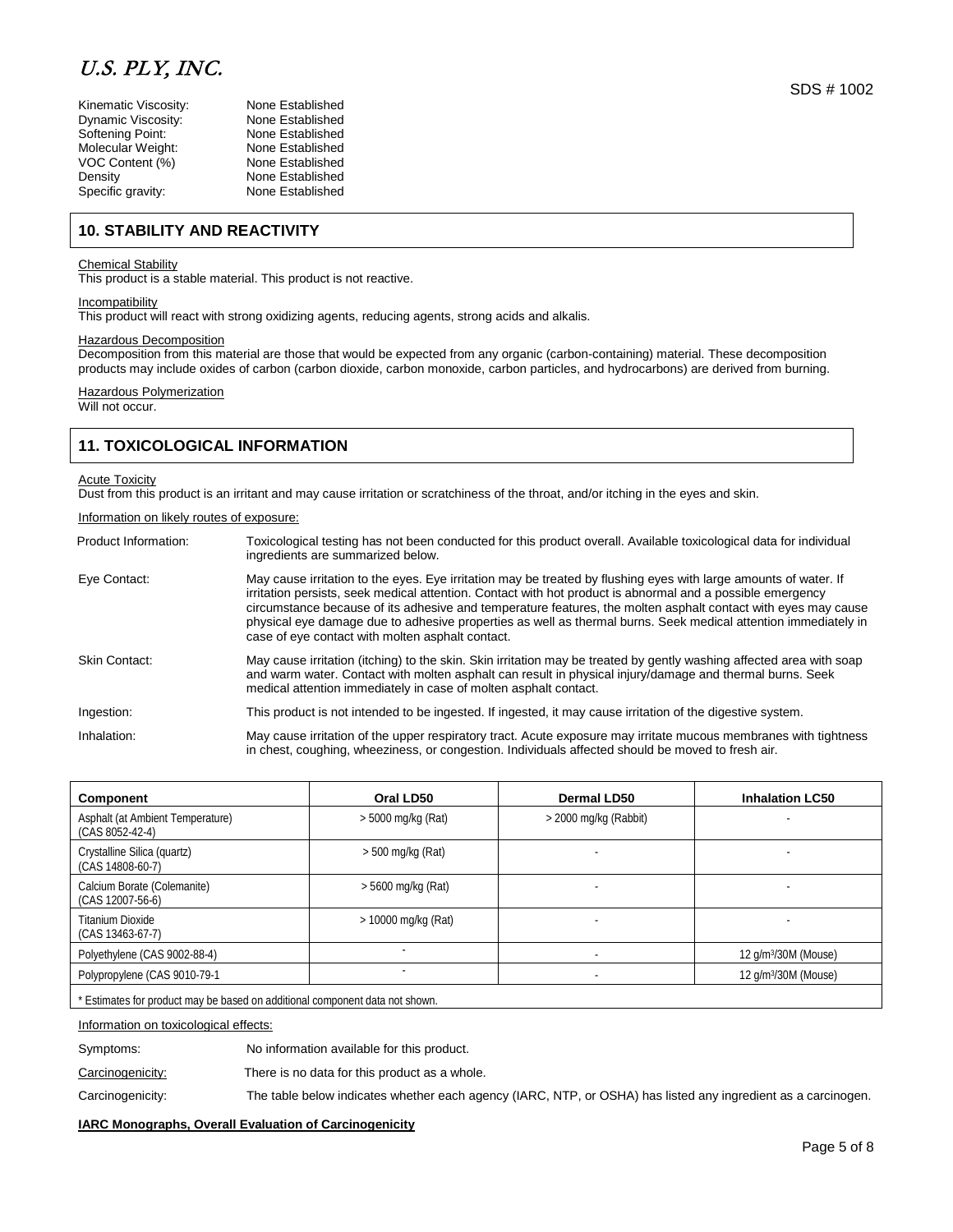SDS # 1002

| <b>Component Name</b>                      |                                                                   | <b>ACGIH</b>                                                                       | <b>IARC</b>                            | <b>NTP</b>                                         | <b>OSHA</b><br>(29 CFR 1910.1001-1050) |  |
|--------------------------------------------|-------------------------------------------------------------------|------------------------------------------------------------------------------------|----------------------------------------|----------------------------------------------------|----------------------------------------|--|
| Asphalt (at Ambient Temperature)           |                                                                   |                                                                                    | 2B                                     |                                                    |                                        |  |
| $(CAS 8052-42-4)$                          |                                                                   |                                                                                    |                                        |                                                    |                                        |  |
|                                            |                                                                   |                                                                                    |                                        |                                                    |                                        |  |
| Quartz (CAS 14808-60-7)                    |                                                                   | A <sub>2</sub>                                                                     |                                        | Known                                              | Χ                                      |  |
|                                            | Continuous filament glass fibers                                  | A <sub>4</sub>                                                                     |                                        |                                                    |                                        |  |
| (CAS 65997-17-3)                           |                                                                   |                                                                                    |                                        |                                                    |                                        |  |
|                                            | Aluminum Foil (CAS 7429-90-5)                                     | A4                                                                                 | ٠                                      |                                                    |                                        |  |
|                                            | Titanium Dioxide (CAS 13463-67-7)                                 | A <sub>4</sub>                                                                     | 2B                                     |                                                    |                                        |  |
|                                            | Polypropylene (CAS 9003-07-0)                                     |                                                                                    |                                        |                                                    |                                        |  |
| Talc (CAS 14807-96-6)<br>A <sub>4</sub>    |                                                                   | 3                                                                                  |                                        |                                                    |                                        |  |
|                                            | Polyethylene (CAS 9002-88-4)                                      |                                                                                    | 3                                      |                                                    |                                        |  |
|                                            |                                                                   |                                                                                    |                                        |                                                    |                                        |  |
| Legend                                     |                                                                   |                                                                                    |                                        |                                                    |                                        |  |
|                                            | ACGIH (American Conference of Governmental Industrial Hygienists) |                                                                                    |                                        | IARC (International Agency for Research on Cancer) |                                        |  |
| A1                                         | Known Human Carcinogen                                            |                                                                                    | Group 1                                | Carcinogenic to Humans                             |                                        |  |
| A2                                         | Suspected Human Carcinogen                                        |                                                                                    | Group 2A                               | Probably Carcinogenic to Humans                    |                                        |  |
| A <sub>3</sub>                             | Animal Carcinogen                                                 |                                                                                    | Group 2B                               | Possibly Carcinogenic to Humans                    |                                        |  |
| Not Classified as a Human Carcinogen<br>A4 |                                                                   | Group 3                                                                            | Not Classifiable as a Human Carcinogen |                                                    |                                        |  |
|                                            |                                                                   |                                                                                    |                                        |                                                    |                                        |  |
| NTP (National Toxicology Program)          |                                                                   | OSHA (Occupational Safety and health Administration of the US Department of Labor) |                                        |                                                    |                                        |  |
| Known                                      | Known Carcinogen                                                  | X                                                                                  | Present                                |                                                    |                                        |  |
| Reasonably                                 | Reasonably Anticipated to be a Human Carcinogen                   |                                                                                    |                                        |                                                    |                                        |  |
| Anticipated                                |                                                                   |                                                                                    |                                        |                                                    |                                        |  |

#### Component Information: The statements are provided for informational purposes:

\* The IARC Monograph (Vol. 103, 2013, Bitumen and Bitumen Emissions) defines Asphalt as 'Group 2B, Possible Carcinogen to Humans'. This definition is based on studies of exposure to Asphalt fumes at elevated temperatures. The Monograph states that temperature plays an important role in determining the degree of exposure and also the carcinogenic potential of bitumen emissions. This same Monograph states that Asphalt is non-volatile at ambient temperature. There is no data presented in the Monograph to demonstrate that Asphalt at ambient temperature is considered a carcinogen.

\* Asphalt (CAS # 8052-42-4 and oxidized asphalt 64742-93-4): The International Agency for Research on Cancer (IARC) has stated that studies of workers exposed to asphalt provide inadequate evidence of carcinogenicity. IARC had previously classified asphalt as a Group 3 substance. Animal studies in which high concentrations of asphalt fumes were breathed for extended periods of time did not indicate any cancer effects. Bronchitis and pneumonitis were observed. Two studies where condensed fractions of certain asphalt fume condensates collected for these studies were repeatedly applied to the skin of laboratory animals reported the induction of skin cancers. The asphalt fume condensates collected for these studies were subjected to extremely high temperatures (601°F/316°C) and were heated for seven to ten hours while being continually stirred. This is not typical of any asphalt application. Trace amounts of polynuclear aromatic hydrocarbons (PAHs) may be present in some asphalts and can be generated upon excessive heating, which results in thermal cracking of the asphalt compounds. Some of these PAHs have been identified as having potential carcinogenic and reproductive health effects.

\* No significant exposure to Crystalline Silica (Quartz) is thought to occur during the use of products in which Crystalline Silica (Quartz) is bound to other materials, such as in paints and coatings. As one reference, see California Office of Health Hazard Assessment at: [http://www.oehha.org/prop65/CRNR\\_notices/safe\\_use/sylicasud2.html](http://www.oehha.org/prop65/CRNR_notices/safe_use/sylicasud2.html)

\* The IARC Monograph (Vol 93, 2010, Carbon Black, Titanium Dioxide, Talc) states: "No significant exposure to primary particles of talc is thought to occur during the use of products in which talc is bound to other materials."

\* The IARC Monograph (Vol 93, 2010, Carbon Black, Titanium Dioxide, Talc) states: "No significant exposure to primary particles of Titanium Dioxide is thought to occur during the use of products in which Titanium Dioxide is bound to other materials, such as in paints."

\* This product contains a small amount of polyaromatic hydrocarbons which have been shown to cause cancer and respiratory damage in laboratory animals. Some asphalts and some asphalt solutions have produced skin cancer in laboratory animals. No association has been established between industrial exposure and cancer. (IRAC\*, PART 4, VOLUME 35). Due to size of the particles, minimal exposure to airborne dust is expected.

Reproductive toxicity: Based on available data, the classification criteria are not met. Specific target organ toxicity: n/a Single exposure: 
n/a<br>
Repeated exposure: 
n/a Repeated exposure: Aspiration hazard: not classified<br>
Chronic effects: Not expected Not expected to be hazardous by OSHA criteria. Further information: Symptoms may be delayed.

Numerical measures of toxicity – No information available

### **12. ECOLOGICAL INFORMATION**

Biodegradation: Not Established Chemical degradation: Bioaccumulation: Not Established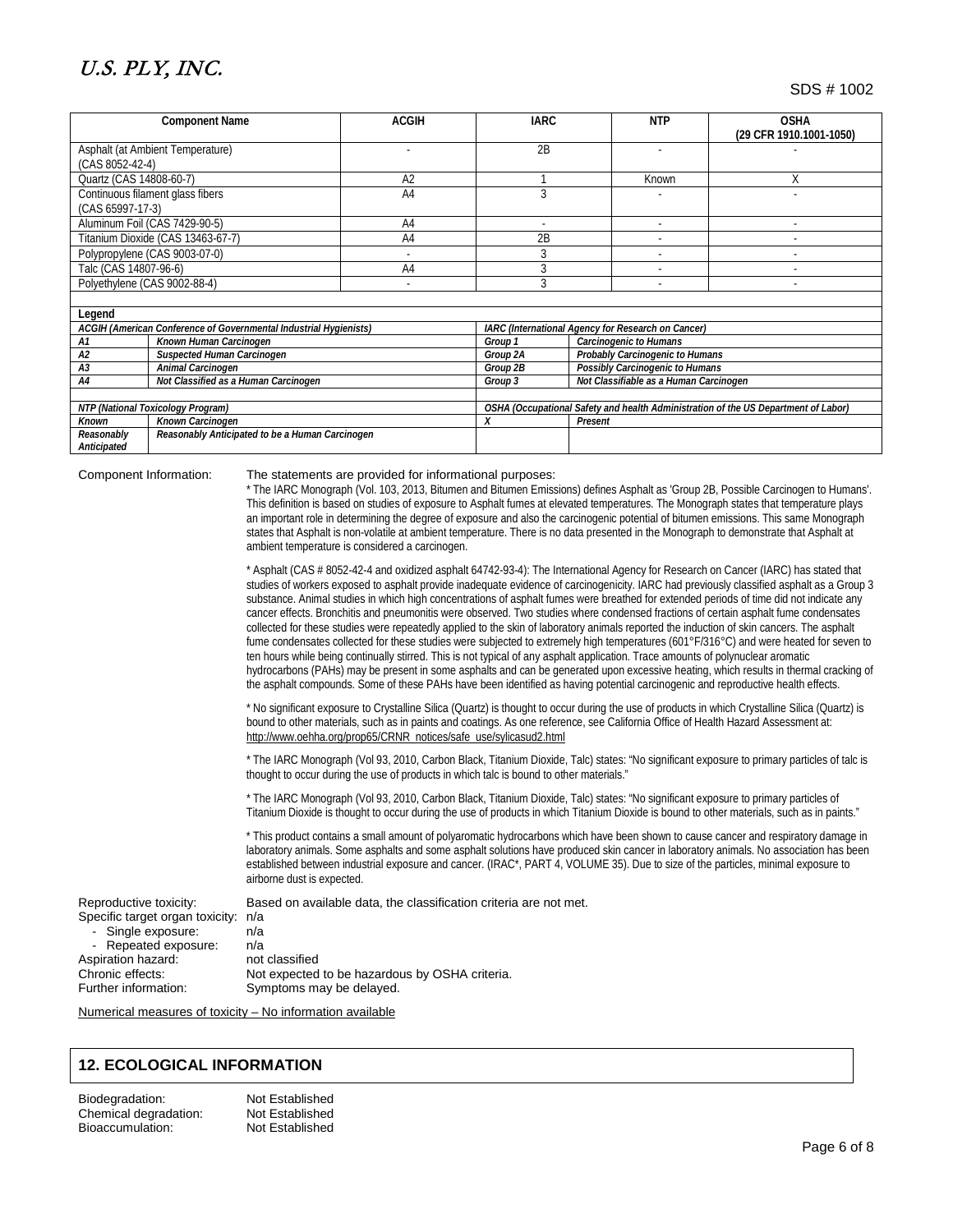Agility: Not Established Ecotoxicity influence on<br>Organisms: Ecotoxicity in water: Not Established<br>
Other toxicity: Not Established Other toxicity:

Not Established<br>Not Established

### **13. DISPOSAL CONSIDERATIONS**

This product, as supplied, is not regulated as a hazardous waste by the U.S. Environmental Protection Agency (EPA) under Resource Conversation and Recovery Act (RCRA) regulations. Comply with state and local regulations for disposal. If you are unsure of the regulations, contact the local Public Health Department, or the local office of the EPA.

### **14. TRANSPORTATION INFORMATION**

Shipping Information

This product is not classified as a hazardous material for transport.

DOT (Ground): N/A Hazard Class: N/A DOT Label: N/A Air: N/A Water: N/A Freight Classification: Roofing composition or prepared roofing.

### **15. REGULATORY INFORMATION**

#### US Federal Regulations:

There is no regulation on this product as a whole.

#### SARA Title III:

DuraFlex Alum, DuraSTAR G4 TGW and DuraSTAR G4 MOP contain one or more of the following chemicals which are required to be identified under SARA Section 302 (40 CFR 355 Appendix A), SARA Section 313 (40 CFR 372.65) or CERCLA (40 CFR 302.4).

SARA 313:

Aluminum Foil (7429-90-5): 1.0% de minimis concentration (dust or fume only)

#### State Regulations

A: General Product Information

Other state regulations may apply. Check individual state requirements.

B: Component Analysis - State

The following components appear on one or more of the following state hazardous substances lists:

### **US State Regulations:**

| Component                                            | CA             | FI.            | МA             | ΜN         | <b>NJ</b>      | PA             |
|------------------------------------------------------|----------------|----------------|----------------|------------|----------------|----------------|
| Asphalt (CAS 8052-42-4)                              | <b>YES</b>     | N <sub>O</sub> | <b>YES</b>     | <b>YES</b> | <b>YES</b>     | <b>YES</b>     |
| Calcium Carbonate<br>(Limestone)<br>(CAS 1317-65-3)  | <b>YES</b>     | N <sub>O</sub> | <b>YES</b>     | <b>YES</b> | <b>YES</b>     | <b>YES</b>     |
| Quartz<br>$(CAS 14808-60-7)$                         | <b>YES</b>     | N <sub>O</sub> | <b>YES</b>     | <b>YES</b> | <b>YES</b>     | YES            |
| Continuous filament glass<br>fibers (CAS 65997-17-3) | N <sub>O</sub> | N <sub>O</sub> | N <sub>O</sub> | <b>YES</b> | N <sub>O</sub> | N <sub>O</sub> |
| Aluminum Foil (CAS<br>7429-90-5)                     | <b>YES</b>     | N <sub>O</sub> | <b>YES</b>     | <b>YES</b> | <b>YES</b>     | <b>YES</b>     |
| Titanium Dioxide (CAS<br>13463-67-7)                 | N <sub>O</sub> | N <sub>O</sub> | <b>YES</b>     | <b>YES</b> | <b>YES</b>     | <b>YES</b>     |
| Talc (CAS 14807-96-6)                                | <b>YES</b>     | N <sub>O</sub> | <b>YES</b>     | <b>YES</b> | <b>YES</b>     | <b>YES</b>     |

#### **US EPA Label Information**

EPA Pesticide Registration: n/a

The following statement(s) are provided under the California Safe Drinking Water and Toxic Enforcement Act of 1986 (Proposition 65):

**WARNING!** This product contains a chemical known to the state of California to cause cancer.

#### **US. California Proposition 65**

**US - California Proposition 65 - CRT: Carcinogenic substance**

Quartz (CAS 14808-60-7) Listed